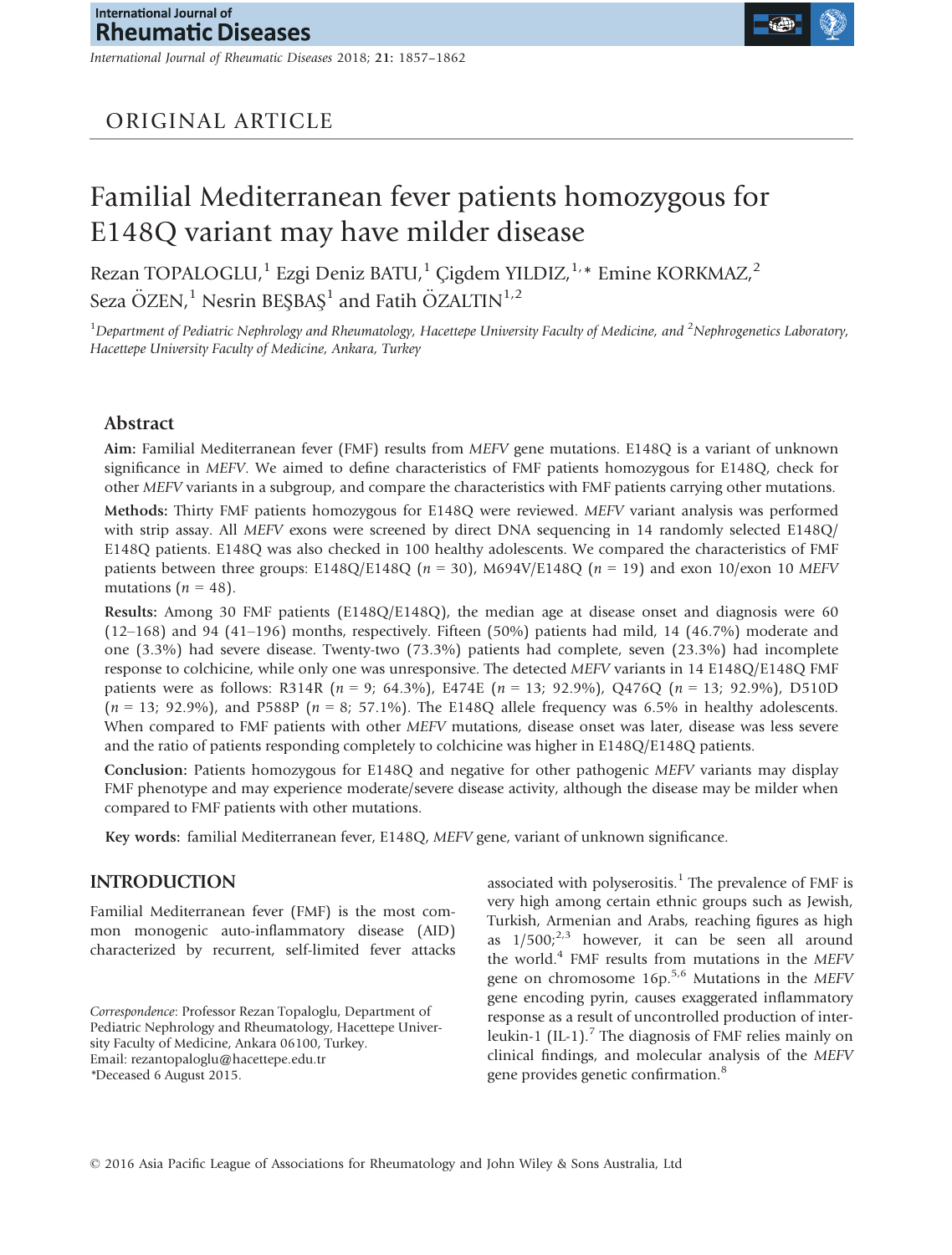Colchicine is still the main form of treatment for patients with  $FMF<sup>9</sup>$  It improves the quality of life by decreasing the frequency of fever flares and also prevents development of amyloidosis which is the scariest complication of FMF.<sup>10,11</sup>

There are about 300 known sequence variants of *MEFV* and all reported mutations and the associated phenotypes are now recorded in the INFEVERS database (<http://fmf.igh.cnrs.fr/ISSAID/infevers/>).<sup>12</sup> E148Q is the most frequent variant among carriers, while the most common disease-associated pathogenic variants are M694V, V726A, M680I and M694I.<sup>13,14</sup>

In 2012, Shinar *et al.*<sup>15</sup> proposed recommendations for interpretation of genetic testing in acquired immune deficiency syndrome and for FMF; the consensus was to test for 14 variants in the *MEFV* gene. Nine of the suggested variants (M680I, M694V, M694I, V726A, A744S, R761H, I692del, E167D, T267I) were clearly pathogenic, whereas five (E148Q, P369S, F479L, K695R, I591T) were defined as variants of uncertain significance. In fact, the jury is still out for these variants of uncertain significance, especially E148Q. This variant is present in  $> 1\%$ of the healthy population and has a low penetrance, suggesting that it might be a benign polymorphism. $^{14}$ However, there are articles reporting patients homozygous for E148Q variant displaying FMF phenotype.<sup>16,17</sup> It is an issue of debate whether these patients have other associated genetic markers of inflammation.

The aim of our study was to evaluate the characteristics of symptomatic FMF patients homozygous for E148Q and look for other variants in the *MEFV* gene in a subgroup of these patients. We also compared the characteristics of E148Q/E148Q FMF patients with patients homozygous/compound heterozygous for exon 10 *MEFV* mutations or compound heterozygous for E148Q and exon 10 *MEFV* mutation (e.g., M694V/ E148Q).

# **PATIENTS AND METHODS**

We have reviewed the charts of 30 FMF patients who had a genetic analysis of the *MEFV* gene in the Department of Medical Biology at Hacettepe University, Ankara, and resulted to be homozygous for E148Q variant. All these patients were followed up in the Department of Pediatric Rheumatology and Nephrology at Hacettepe University, Ankara. To form comparison groups, we have reviewed FMF patients who were admitted to our clinic at least once during the last 6 months (November 2015 to April 2016) and who were being followed-up in our clinic at least for 2 years.

We have included the patients either carrying two exon 10 *MEFV* mutations (*n* = 48; 23 had M694V/M694V, 18 M680I/M680I, five V726A/V726A, two M694V/ M680I) or carrying E148Q and one exon 10 *MEFV* mutation (*n* = 19; all had M694V/E148Q).

All of these patients fulfilled both Tel Hashomer<sup>18</sup> and the Turkish pediatric FMF criteria.<sup>19</sup> Demographic data, family history, clinical manifestations, laboratory data (white blood cell count, erythrocyte sedimentation rate [ESR], C-reactive protein [CRP]), comorbidities, treatment, treatment response and complications were documented. Disease severity before colchicine treatment was assessed with the severity score system first suggested by  $Pras^{20}$  and included the following features: age at onset (2 points for 11–20 years; 3 points for 6– 10 years; 4 points for ˂ 6 years), number of attacks per month (1 point for  $\leq 1$ ; 2 points for 1–2; 3 points for  $>$  2), acute or protracted arthritis (2 and 3 points, respectively), presence of erysipelas-like erythema (2 points), less than appropriate (0 point), appropriate (1 point), or more than appropriate dose (2 points) for colchicine, and development of amyloidosis (3 points). Patients with a score of 3–5 had mild, 6–9 moderate and  $> 9$  severe disease. Complete response to colchicine treatment was defined as being attack-free with treatment. If the frequency of attacks decreases by  $\geq 50\%$ , this meant incomplete response and the patient was defined as unresponsive if the attack frequency decreased  $<$  50%.<sup>21</sup>

In addition to the FMF patients, the presence of E148Q variant was checked in 100 healthy adolescents who attended the Department of Adolescent Medicine of our hospital for routine examination.

*MEFV* gene variant analysis was performed with strip assay. Twelve most common variants (E148Q, P369S, F479I, M680I (G-C), M680I (G-A), I692del, M694V, M694I, K695R, V726A, A744S, R761H) were investigated in the *MEFV* gene in Hacettepe University Department of Medical Biology. Fourteen FMF patients from our E148Q/E148Q cohort  $(n = 30)$  were randomly selected for further genetic analysis. In these patients, all protein encoding exons of the *MEFV* gene were screened by Sanger sequencing in Hacettepe University Nephrogenetics Laboratory. Sanger sequencing was performed using Big-Dye terminator chemistry 3.1 on the 3130 Genetic Analyzer (Applied Biosystems, Foster City, CA, USA).

The subjects' written consents were obtained according to the Declaration of Helsinki and the study was approved by the ethics committee of Hacettepe University.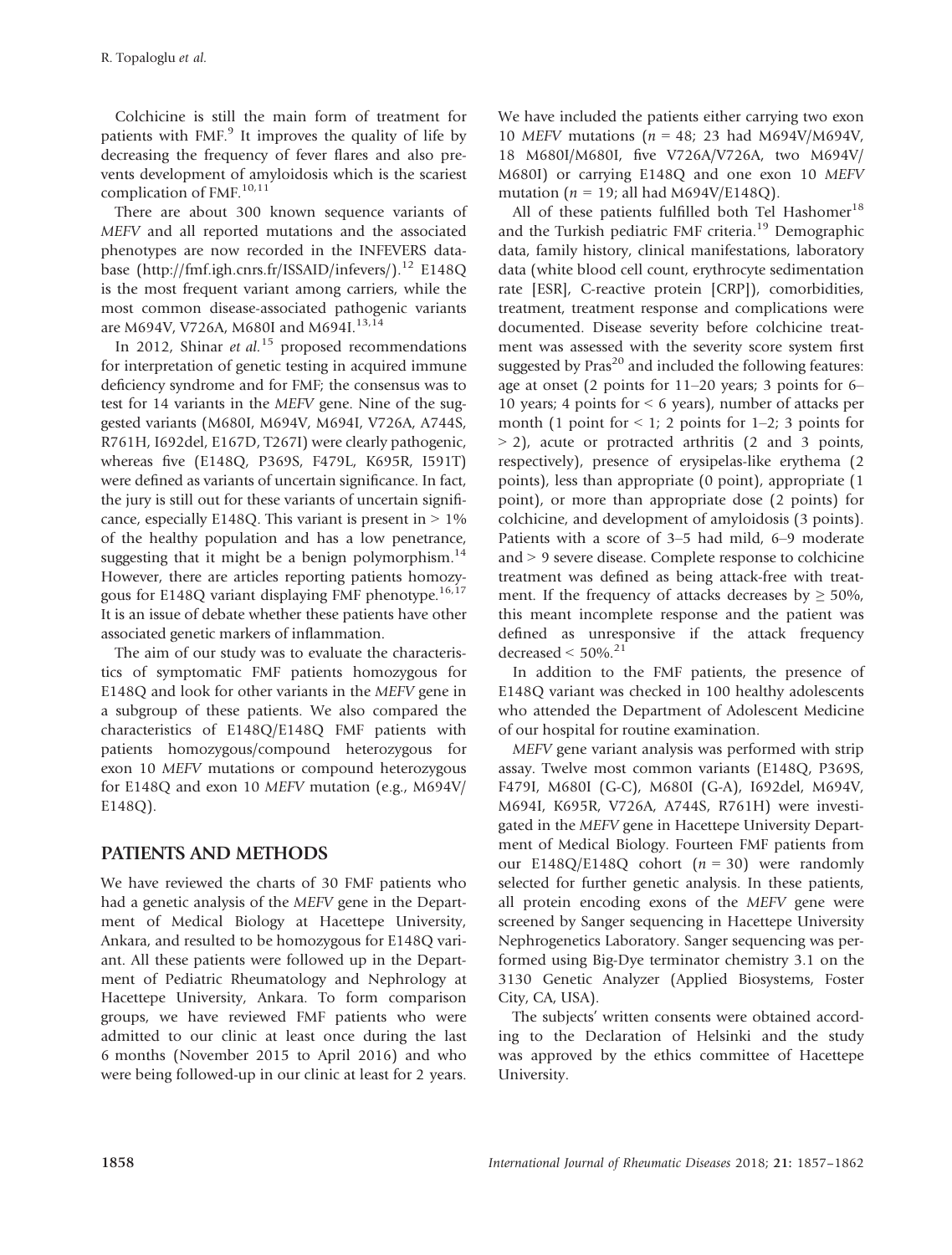#### **Statistical analysis**

Statistical analyses were performed using the SPSS software version 15 (SPSS Inc., Chicago, IL, USA). Descriptive analyses were presented using proportions, medians, minimum and maximum values as appropriate. The Chi-square test or Fischer's exact test, where appropriate, was used to compare the proportions in different groups. Kruskal-Wallis test was conducted to compare non-normally distributed numeric variables between independent groups. The Mann-Whitney *U*-test was performed to test the significance of pairwise differences using Bonferroni correction to adjust for multiple comparisons. A *P*-value of less than 0.05 was considered to show a statistically significant result.

#### **RESULTS**

The characteristics of FMF patients are summarized in Table 1. Among 30 patients who were homozygous for E148Q, the male-to-female ratio was 1.14. The median age of disease onset was 60 (12–168) months while the median age at diagnosis was 94 (41–196) months, and colchicine treatment had been started at the time of diagnosis. Fifteen (50%) patients had mild, 14 (46.7%) had moderate and one (3.3%) had severe disease according to the disease severity score. Twenty-two (73.3%) patients had complete and seven (23.3%) had incomplete response to colchicine treatment, while only one patient was unresponsive, thus anti-IL-1 treatment was commenced. This patient also had systemic juvenile idiopathic arthritis (SJIA).

The median duration of fever attacks was 3 (1–5.5) days, while the median attack number per year was 12 (4–22) before colchicine treatment. All patients had fever during attacks. Besides fever, the most common associated symptom was abdominal pain (80%). Other symptoms included arthralgia (50%), chest pain (16.7%), nausea/vomiting (13.3%), arthritis (6.7%),

**Table 1** Characteristics of familial Mediterranenan fever (FMF) patients in three groups (patients with E148Q/E148Q; patients with M694V/E148Q; patients with two exon 10 *MEFV* mutations)

| Characteristics                                       | E148Q/E148Q<br>$(n = 30)$ | M694V/E148Q<br>$(n = 19)$ | Exon 10 mutation/Exon 10<br>mutation $\uparrow$ ( <i>n</i> = 48) | $P-$<br>value |
|-------------------------------------------------------|---------------------------|---------------------------|------------------------------------------------------------------|---------------|
| Male/female $(n)$                                     | 16/14                     | 11/8                      | 22/26                                                            | 0.62          |
| Age at symptom onset (months),<br>median (min-max)    | $60(12-168)$              | $36(12-132)$              | $27(2-192)$                                                      | 0.024         |
| Age at diagnosis (months), median<br>$(min-max)$      | $94(41-196)$              | 54 $(24 - 168)$           | 56.5 (1194)                                                      | 0.008         |
| Fever, $n$ (%)                                        | 30(100)                   | 19 (100)                  | 48 (100)                                                         |               |
| Abdominal pain, $n$ (%)                               | 24 (80)                   | 16(84.2)                  | 43(89.6)                                                         | 0.49          |
| Chest pain, $n$ (%)                                   | 5(16.7)                   | 0(0)                      | 12(25)                                                           | 0.06          |
| Arthralgia, $n$ (%)                                   | 15(50)                    | 9(47.4)                   | 21(43.8)                                                         | 0.86          |
| Arthritis, $n$ (%)                                    | 2(6.7)                    | 4(21.1)                   | 2(4.2)                                                           | 0.07          |
| Myalgia, $n$ (%)                                      | 1(3.3)                    | 0(0)                      | 0(0)                                                             | 0.32          |
| Headache, n (%)                                       | 1(3.3)                    | 0(0)                      | 0(0)                                                             | 0.32          |
| Pharyngitis, $n$ (%)                                  | 2(6.7)                    | 0(0)                      | 0(0)                                                             | 0.10          |
| Nausea/vomiting, $n$ (%)                              | 4(13.3)                   | 1(5.3)                    | 3(6.3)                                                           | 0.47          |
| Diarrhea, $n$ (%)                                     | 2(6.7)                    | 0(0)                      | 0(0)                                                             | 0.10          |
| Family history of FMF, $n$ (%)                        | 8(26.7)                   | 3(15.8)                   | 11(22.9)                                                         | 0.63          |
| Pras severity score, median (min-max)                 | $5.5(3-11)$               | $6(5-9)$                  | $7(4-11)$                                                        | < 0.001       |
| Pras severity category, mild, $n$ (%)                 | 15(50)                    | 4(21.1)                   | 6(12.5)                                                          | 0.001         |
| Pras severity category, moderate, n (%)               | 14(46.7)                  | 15(78.9)                  | 29(60.4)                                                         | 0.10          |
| Pras severity category, severe, $n$ (%)               | 1(3.3)                    | 0(0)                      | 13(27.1)                                                         | 0.002         |
| Complete response to colchicine<br>treatment, $n$ (%) | 22(73.3)                  | 5(26.3)                   | 10(20.8)                                                         | < 0.001       |
| Partial response to colchicine treatment,<br>n(%)     | 7(23.4)                   | 14 (73.7)                 | 33 (68.7)                                                        | < 0.001       |
| No response to colchicine treatment, $n$<br>(%)       | 1(3.3)                    | 0(0)                      | 5(10.5)                                                          | 0.49          |

†Twenty-three patients had M694V/M694V, 18 had M680I/M680I, five had V726A/V726A, two had M694V/M680I.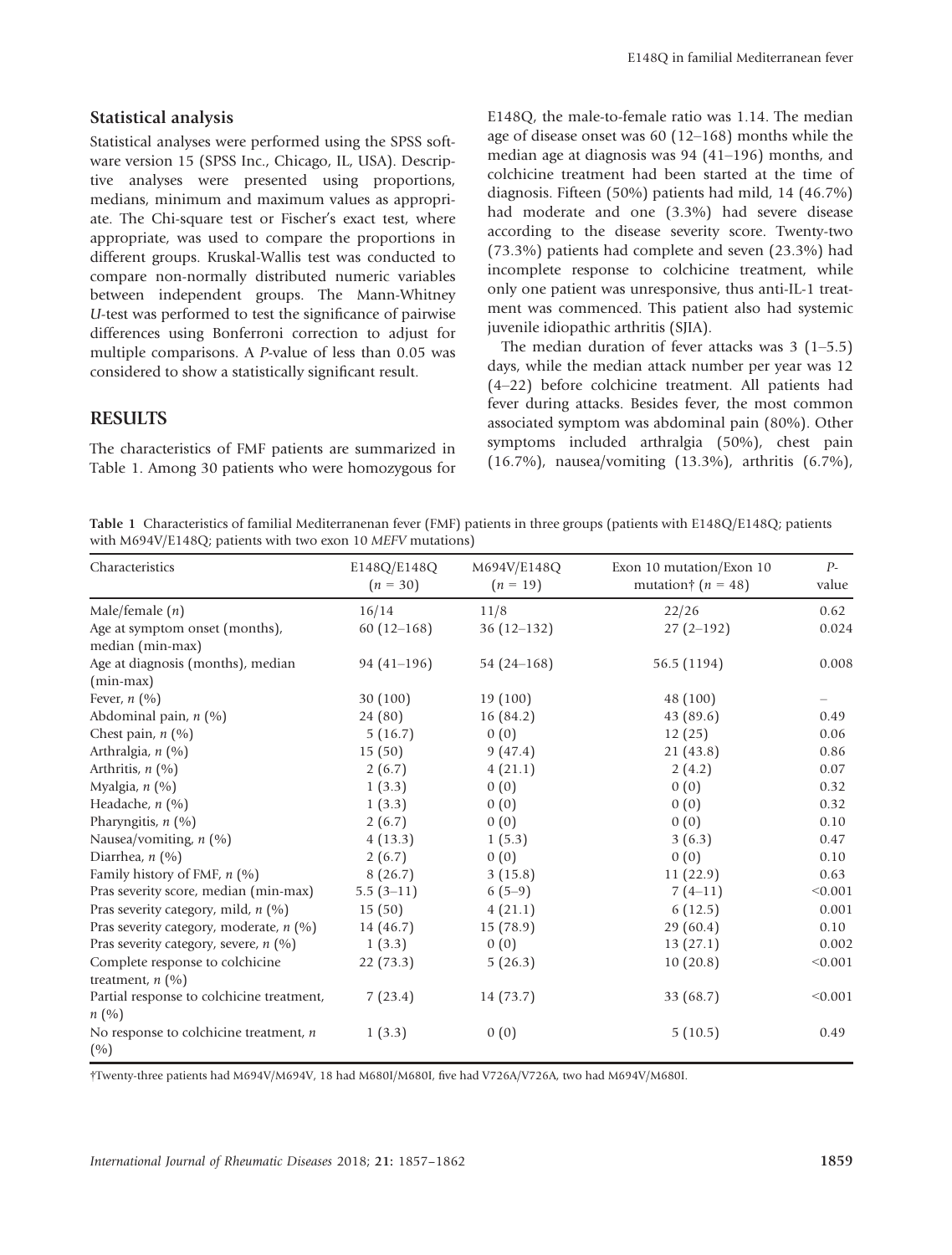pharyngitis (6.7%), diarrhea (6.7%), myalgia (3.3%) and headache (3.3%). Family history of FMF was positive in eight patients (26.7%). Eleven (36.6%) patients had comorbidities as follows; SJIA (*n* = 3), immunoglobulin A vasculitis/Henoch-Schönlein purpura (IgAV/HSP) (*n* = 2), asthma (*n* = 2), allergic rhinitis  $(n = 1)$ , Wilm's tumor  $(n = 1)$ , Crohn disease  $(n = 1)$ , celiac disease  $(n = 1)$  and right atrophic kidney  $(n = 1)$ .

During fever flares, median values for white blood cell (WBC) count was 12.4 (8.8–15.3)  $\times 10^3/\text{mm}^3$ , ESR was 38.5 (14–56) mm/h (normal range  $0-20$ ) and CRP was 2.5 (1.4–16.8) mg/dL (normal range 0–0.5). During attacks CRP values were significantly higher than the values in attack-free intervals  $(P = 0.012)$ .

The frequencies of detected *MEFV* variants in randomly selected 14 FMF patients (E148Q/E148Q) were as follows: R314R (exon 3) in nine patients (64.3%), E474E (exon 5) in 13 (92.9%), Q476Q (exon 5) in 13 (92.9%), D510D in 13 (92.9%) and P588P (exon 9) in eight patients (57.1%). Both parents of 10 children from this subgroup were heterozygous for E148Q. The fathers of two patients and the mothers of one other patient were homozygous for E148Q while the other pairs of parents were heterozygous for E148Q. The father of one patient did not carry E148Q while the mother was homozygous for E148Q. Uniparental disomy was excluded with 250K chip analysis; however, the probability of microdeletion still exists for this patient. Four parents who are homozygous for E148Q were asymptomatic.

The allele frequency for E148Q was 6.5% in 100 healthy adolescents.

When we compare three groups of FMF patients (E148Q/E148Q *vs*. M649V/E148Q *vs*. exon 10 mutation/exon 10 mutation), there was no significant difference with regard to the attack symptoms and acute phase reactant levels during attacks. However, the disease onset was later, the disease was less severe, and the ratio of patients responding to colchicine completely was higher in patients homozygous for E148Q (Table 1).

The median follow-up was 96 (12–192) months. None of our FMF patients included in this study had proteinuria and/or amyloidosis.

# **DISCUSSION**

In our study, we have demonstrated that patients homozygous for E148Q displayed typical FMF phenotype and half of these patients had moderate/severe disease before colchicine treatment. On the other hand, the allele frequency for E148Q (6.5%) was high in 100 healthy individuals and four parents who were homozygous for E148Q were asymptomatic. We did not detect any other pathogenic variants or variants of unknown significance in the *MEFV* gene in a subgroup of symptomatic E148Q/E148Q FMF patients. When we compared E148Q/E148Q patients with FMF patients carrying exon 10 *MEFV* mutations, we demonstrated that the disease symptoms started at an older age, and the disease was less severe with more patients responding completely to colchicine treatment in the E148Q/ E148Q group.

We searched the other *MEFV* variants detected in our patients (R314R, E474E, Q476Q, D510D and P588P) from the INFEVERS database ([http://fmf.igh.cnrs.fr/](http://fmf.igh.cnrs.fr/ISSAID/infevers/)  $ISSAID/infevers/$ <sup>12</sup> These variants were defined as benign single nucleotide polymorphisms and they have never been shown to be associated with a clinical phenotype.<sup>12</sup>

E148Q variant results in the substitution of glutamine for glutamic acid at codon 148 in exon 2 of the  $MEFV$  gene.<sup>22,23</sup> It is one of the most frequent variants of the *MEFV* gene either as the only variant or in association with pathogenic variants.<sup>22,24</sup> Ben-Chetrit *et al.*<sup>24</sup> reported a similar E148Q variant frequency between patients and healthy controls and between patients and their asymptomatic relatives. They concluded that E148Q is a non-disease causing benign alteration of *MEFV* gene. In the same lines, Tchernitchko *et al.*<sup>25</sup> demonstrated that E148Q allele frequency was comparable among patients and asymptomatic relatives. In another study, it was demonstrated that patients carrying a variant of unknown significance such as E148Q with a clearly pathogenic mutation on the other allele often displayed the FMF phenotype.<sup>26</sup> In our previous study we showed that patients homozygous for E148Q had a heterogeneous presentation, while most were symptomatic and required colchicine treatment.<sup>17</sup> In this study, the age at onset and the male-to-female ratio were similar in the homozygous (E148Q/E148Q) and compound/complex (e.g., M694V/E148Q or E148Q/ E148Q/M694V) cases.<sup>17</sup> Although the frequencies of fever, abdominal pain, chest pain, arthralgia, arthritis and myalgia were greater in compound heterozygous and complex cases, none of the symptoms attained statistical significance compared with patients who were homozygous for  $E148Q$ <sup>17</sup> In the same lines, in our current study, there were no significant differences with regard to the attack symptoms; however, the disease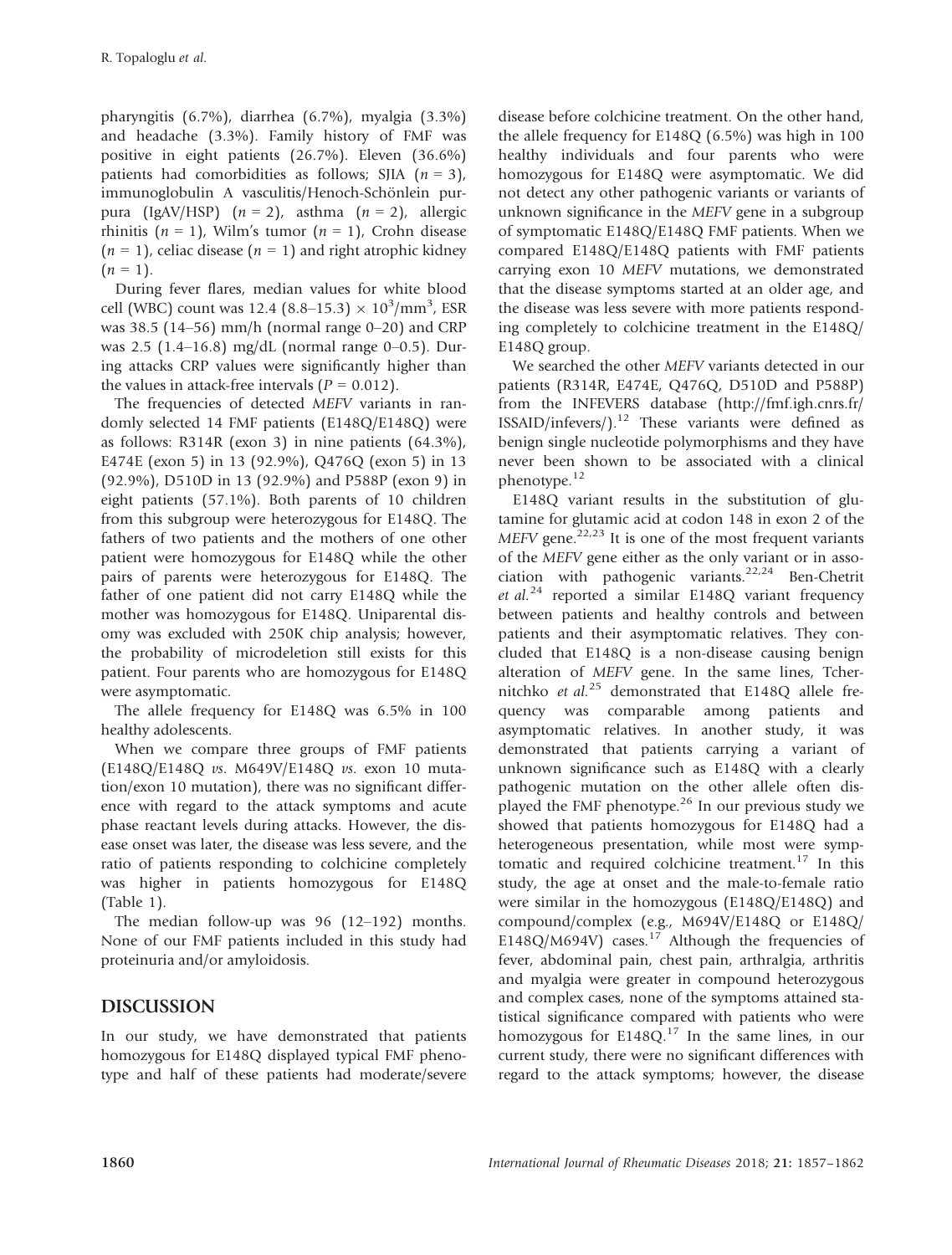onset was later and the disease was less severe in patients homozygous for E148Q when compared to the patients with exon 10 *MEFV* mutations. In a recent study, Uluca et al.<sup>27</sup> reported later disease onset and milder disease in FMF patients with E148Q variants. Of note, 19 out of 507 FMF patients (3.7%) were homozygous for E148Q in this study. Altunoglu *et al.*<sup>28</sup> demonstrated that the most prevalent allelic variant was M694V followed by E148Q in patients with FMF phenotype II (in phenotype II, isolated amyloidosis is the sole and first manifestation of FMF). In their study group consisting of 22 FMF patients with phenotype II, four were heterozygous for E148Q. Therefore, the pathogenic role of E148Q still remains debatable. In the literature, symptomatic FMF patients homozygous for E148Q were mostly reported from Turkey. There may be an environmental or epigenetic factor affecting the phenotype in these patients with the same ethnic origin.

Most recently, the SHARE (Single Hub and Access point for pediatric Rheumatology in Europe) initiative has developed evidence-based recommendations for genetic diagnosis of FMF.<sup>12</sup> According to these recommendations, the E148Q variant is common, of unknown pathogenic significance and, as the only *MEFV* variant, does not support the diagnosis of FMF.

Mutations of *MEFV* may predispose to other rheumatic diseases and inflammatory conditions. E148Q was also shown to be associated with other rheumatic diseases.<sup>29</sup> Several reports demonstrated the frequent association of FMF with some vasculitides, especially IgAV/HSP and polyarteritis nodosa.<sup>30–32</sup> And another study by Ayaz *et al.*<sup>33</sup> showed that SJIA patients had a significantly higher frequency of *MEFV* mutations than the healthy population. In our study group, SJIA and IgAV/HSP were present in five E148Q/E148Q FMF patients (16.6%).

Our study is limited by the small number of patients.

In conclusion, we have evaluated our patients who were homozygous for E148Q and displayed typical FMF phenotype. The sequencing of all exons of the *MEFV* gene did not reveal new pathogenic variants or variants with unknown significance in these patients. Although the disease onset was later and the disease was less severe in E148Q/E148Q patients when compared to the FMF patients carrying exon 10 *MEFV* mutations, the disease severity was moderate/severe in half of E148Q/E148Q patients. Therefore, FMF patients homozygous for E148Q should be followed up as closely as patients with other *MEFV* variants.

#### **AUTHOR CONTRIBUTIONS**

Conception and design of the study: Çigdem Yıldız, Emine Korkmaz, Nesrin Besbas, Fatih Özaltın, Rezan Topaloglu. Collection of data: Rezan Topaloglu, Ezgi Deniz Batu, Çigdem Yıldız, Seza Özen. Analysis of data: Rezan Topaloglu, Ezgi Deniz Batu, Çigdem Yıldız, Emine Korkmaz, Nesrin Beşbaş, Fatih Özaltın. Preparation of the first draft of manuscript: Rezan Topaloglu, Ezgi Deniz Batu, Çigdem Yıldız, Seza Özen. Critical revision of the manuscript: Rezan Topaloglu, Ezgi Deniz Batu, Emine Korkmaz, Nesrin Besbas, Fatih Özaltın.

#### **REFERENCES**

- 1 Ozen S, Batu ED (2015) The myths we believed in familial Mediterranean fever: what have we learned in the past years? *Semin Immunopathol* **37**, 363–9.
- 2 Daniels M, Shohat T, Brenner-Ullman A, Shohat M. (1995) Familial Mediterranean fever: high gene frequency among the non-Ashkenazic and Ashkenazic Jewish populations in Israel. *Am J Med Genet* **55**, 311–4.
- 3 Ozen S, Karaaslan Y, Özdemir O et al. (1998) Prevalence of juvenile chronic arthritis and familial Mediterranean fever in Turkey: a field study. *J Rheumatol* **25**, 2445–9.
- 4 Tunca M, Akar S, Onen F *et al.* (2005) Familial Mediterranean fever (FMF) in Turkey: results of a nationwide multicenter study. *Medicine (Baltimore)* **84**(1), 1–11.
- 5 The International FMF Consortium (1997) Ancient missense mutations in a new member of the RoRet gene family are likely to cause familial Mediterranean fever. *Cell* **90**, 797–807.
- 6 French FMFC (1997) A candidate gene for familial Mediterranean fever. *Nat Genet* **17**(1), 25–31.
- 7 Chae JJ, Wood G, Masters SL *et al.* (2006) The B30.2 domain of pyrin, the familial Mediterranean fever protein, interacts directly with caspase-1 to modulate IL-1beta production. *Proc Natl Acad Sci USA* **103**, 9982–7.
- 8 Soriano A, Manna R (2012) Familial Mediterranean fever: new phenotypes. *Autoimmun Rev* **12**(1), 31–7.
- 9 Goldfinger SE (1972) Colchicine for familial Mediterranean fever. *N Engl J Med* **287**, 1302.
- 10 Hentgen V, Grateau G, Kone-Paut I *et al.* (2013) Evidencebased recommendations for the practical management of Familial Mediterranean Fever. *Semin Arthritis Rheum* **43**, 387–91.
- 11 Livneh A, Zemer D, Langevitz P, Shemer J, Sohar E, Pras M (1993) Colchicine in the treatment of AA and AL amyloidosis. *Semin Arthritis Rheum* **23**, 206–14.
- 12 Giancane G, Wulffraat N, Vastert B *et al.* (2014) Evidence based recommendations for genetic diagnosis of Familial Mediterranean Fever. *Pediatr Rheumatol* **12** (Suppl. 1), 241.